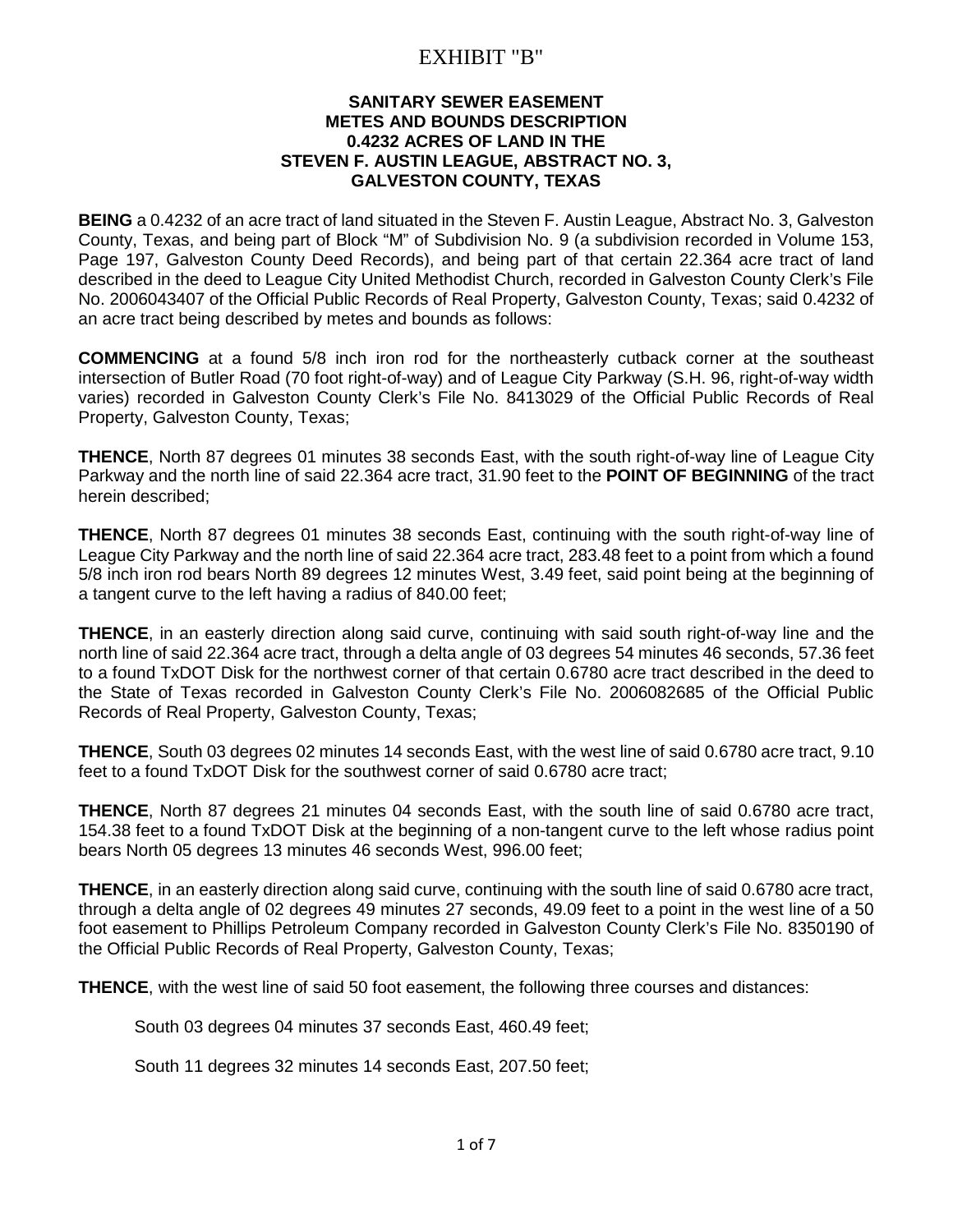South 00 degrees 58 minutes 43 seconds East, 40.71 feet to a point for corner in the proposed northerly right-of-way line of Turner Road (proposed right-of-way width 80.00 feet);

**THENCE**, South 87 degrees 07 minutes 58 seconds West, with the proposed northerly right-of-way line of Turner Road, 15.01 feet;

**THENCE**, North 00 degrees 58 minutes 43 seconds West, 39.82 feet;

**THENCE**, North 11 degrees 32 minutes 14 seconds West, 207.22 feet;

**THENCE**, North 03 degrees 04 minutes 37 seconds West, 451.50 feet;

**THENCE**, South 87 degrees 01 minutes 38 seconds West, 515.93 feet;

**THENCE,** South 42 degrees 58 minutes 32 seconds West, 76.75 feet to a point in the east right-of-way line of said Butler Road;

**THENCE**, North 02 degrees 58 minutes 22 seconds West, with said east right-of-way line of Butler Road, 27.83 feet;

**THENCE**, North 42 degrees 58 minutes 32 seconds East, 58.30 feet to the **POINT OF BEGINNING** and containing 0.4232 of an acre of land.

The bearings hereon were derived from redundant RTK GPS observations and are based on the Texas Coordinate System, South Central Zone (4204) NAD 83 CORS Adjustment. The distances shown are surface datum. To convert to grid divide by a combined project adjustment factor of 1.00013. League City reference mark LC-2005-133 and League City reference mark LC-2005-139 were used as a basis for this survey.

This description was prepared in conjunction with a survey made on the ground in November and December of 2014 and with a survey drawing prepared by Baseline Corporation bearing the same date as this description.

Revised February 24, 2015 Revised January 8, 2015 December 4, 2014 By: BASELINE CORPORATION TBPLS Firm No. 10030200

ruel F. Curringt-

Michael F. Carrington, RPLS Texas Registration No. 5366

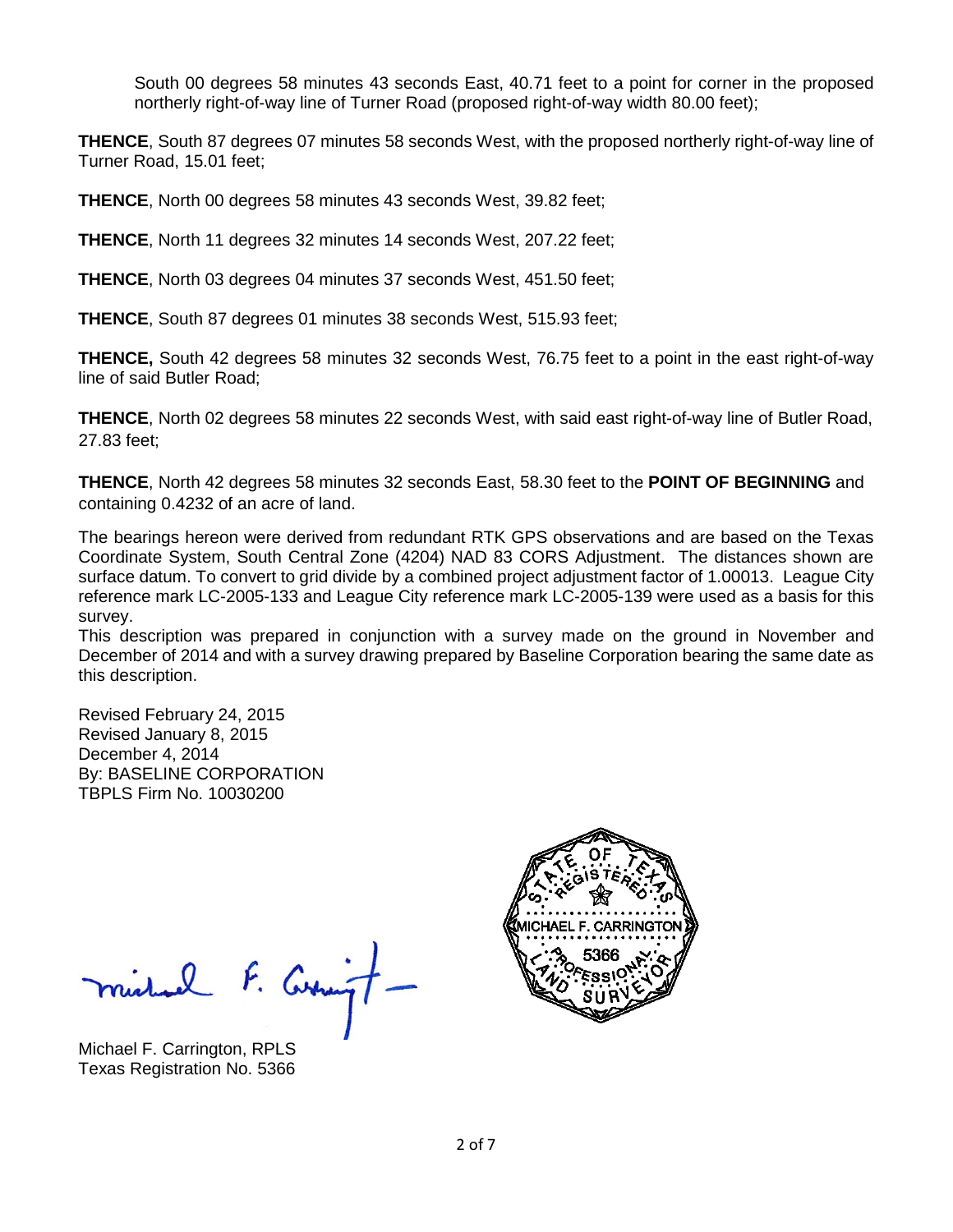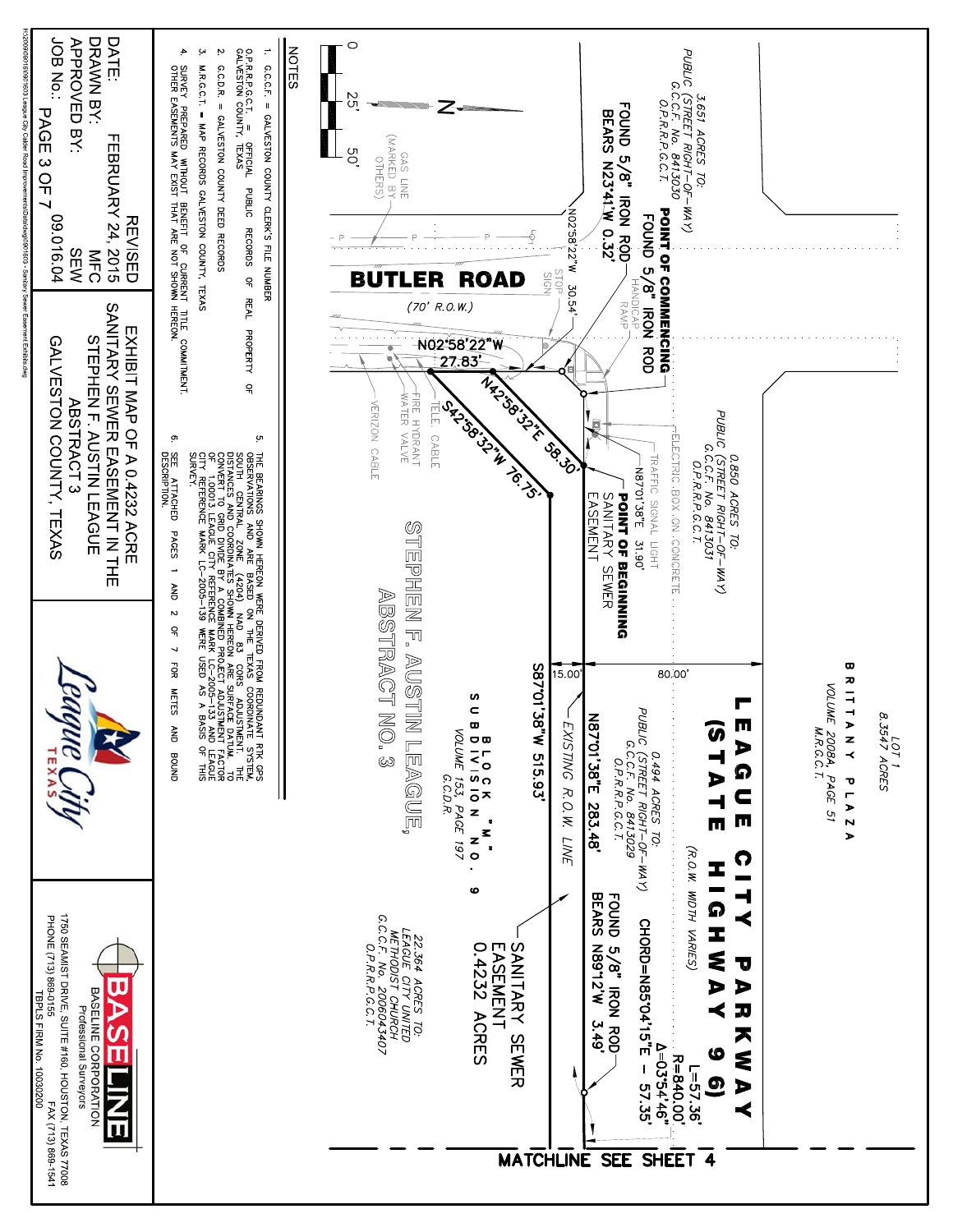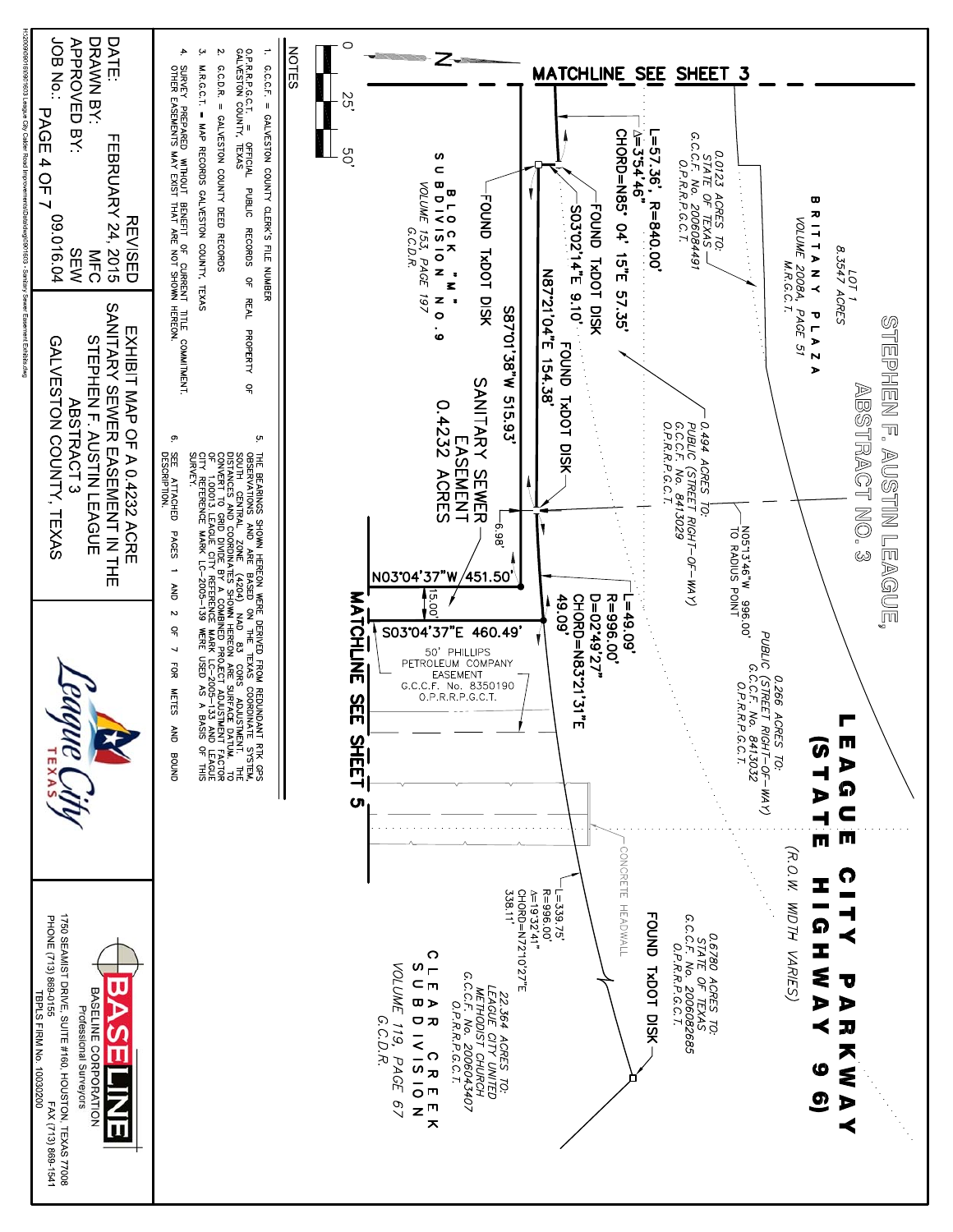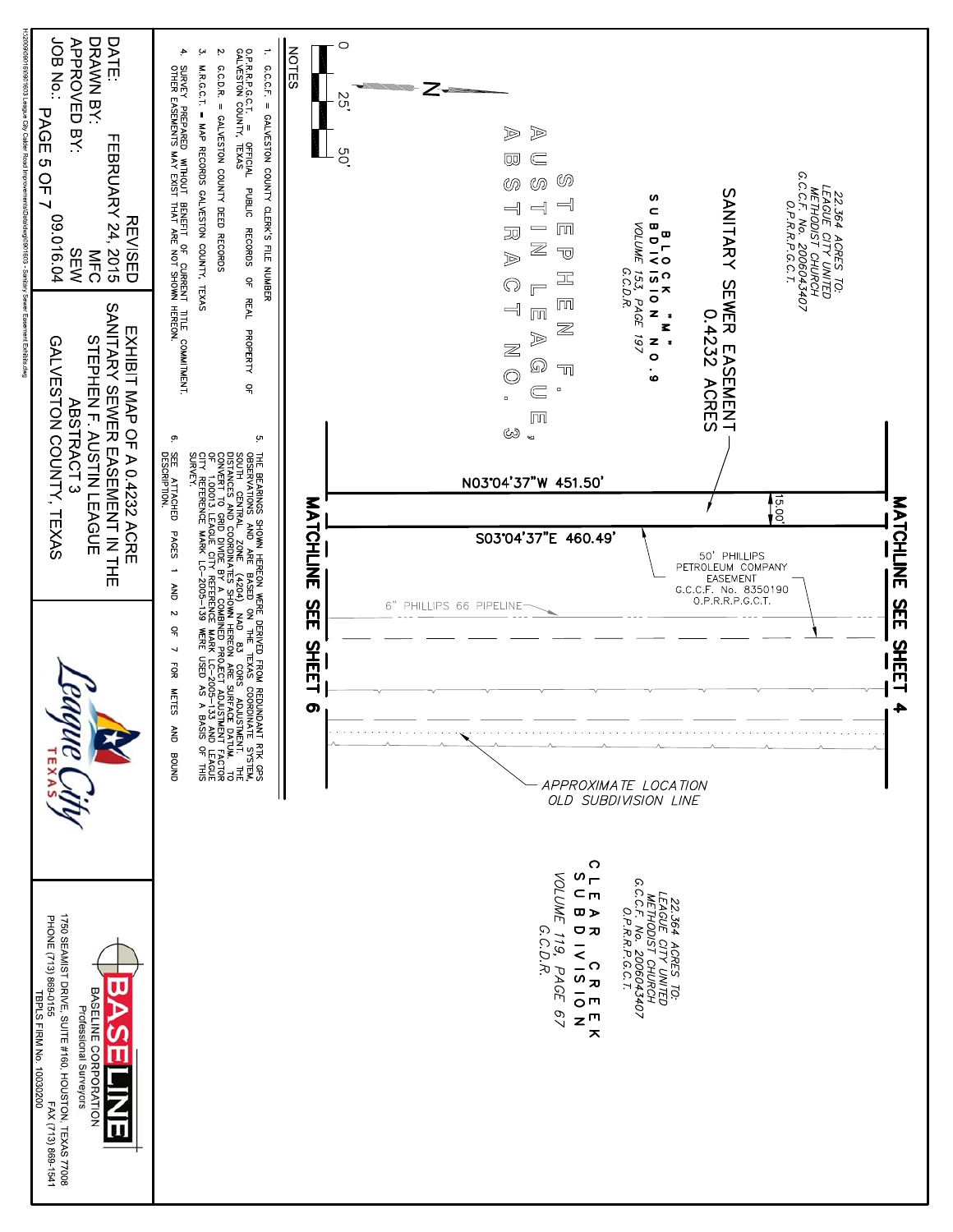